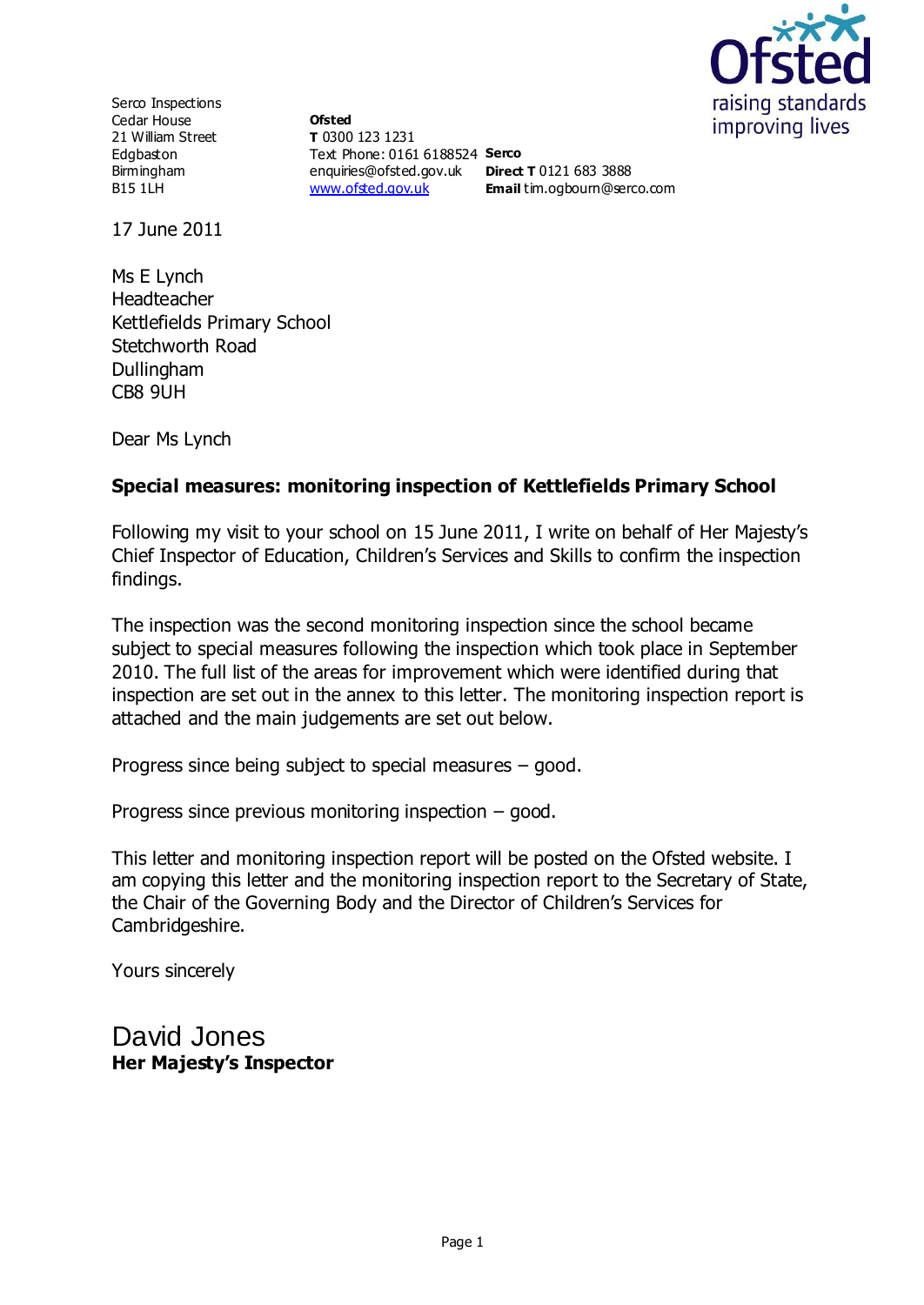# **Annex**

#### **The areas for improvement identified during the inspection which took place in September 2010.**

- **E** Ensure that the quality of teaching and support leads to pupils making consistently good progress by:
	- ensuring leaders understand the strengths and weaknesses of all school staff and plan bespoke professional development
	- improving teachers' subject knowledge and expectations
	- providing opportunities for teachers to work alongside expert colleagues to share and promote good practice
	- providing teaching assistants and other adult helpers with training, regular guidance and support so they can effectively promote learning for groups and individuals.
- $\blacksquare$  Increase the capacity of leaders by:
	- providing support and training for subject leaders and the acting deputy headteacher so they are able to demonstrate a capacity to fulfil their roles independently
	- developing the ability of leaders at all levels to contribute to school improvement
	- ensuring that senior leaders have the skills to engage the full range of stakeholders in the school improvement process
	- ensuring the governing body challenges and supports the school effectively and that all statutory duties are met.
- **IMPROVE behaviour by:** 
	- improving the quality of teaching
	- ensuring expectations of behaviour are well understood, consistent and continually reinforced by all staff
	- providing opportunities for pupils to be involved in the design of rewards and sanctions so they are meaningful to them.
- $\blacksquare$  Regain the confidence of parents and staff by:
	- ensuring communication is regular, positive, honest and proportionate
	- ensuring that staff and parents are consulted about significant changes, so they have the opportunity to contribute to the vision and direction of the school
	- ensure that feedback to parents and staff about their views includes proposed actions and the reasons for these.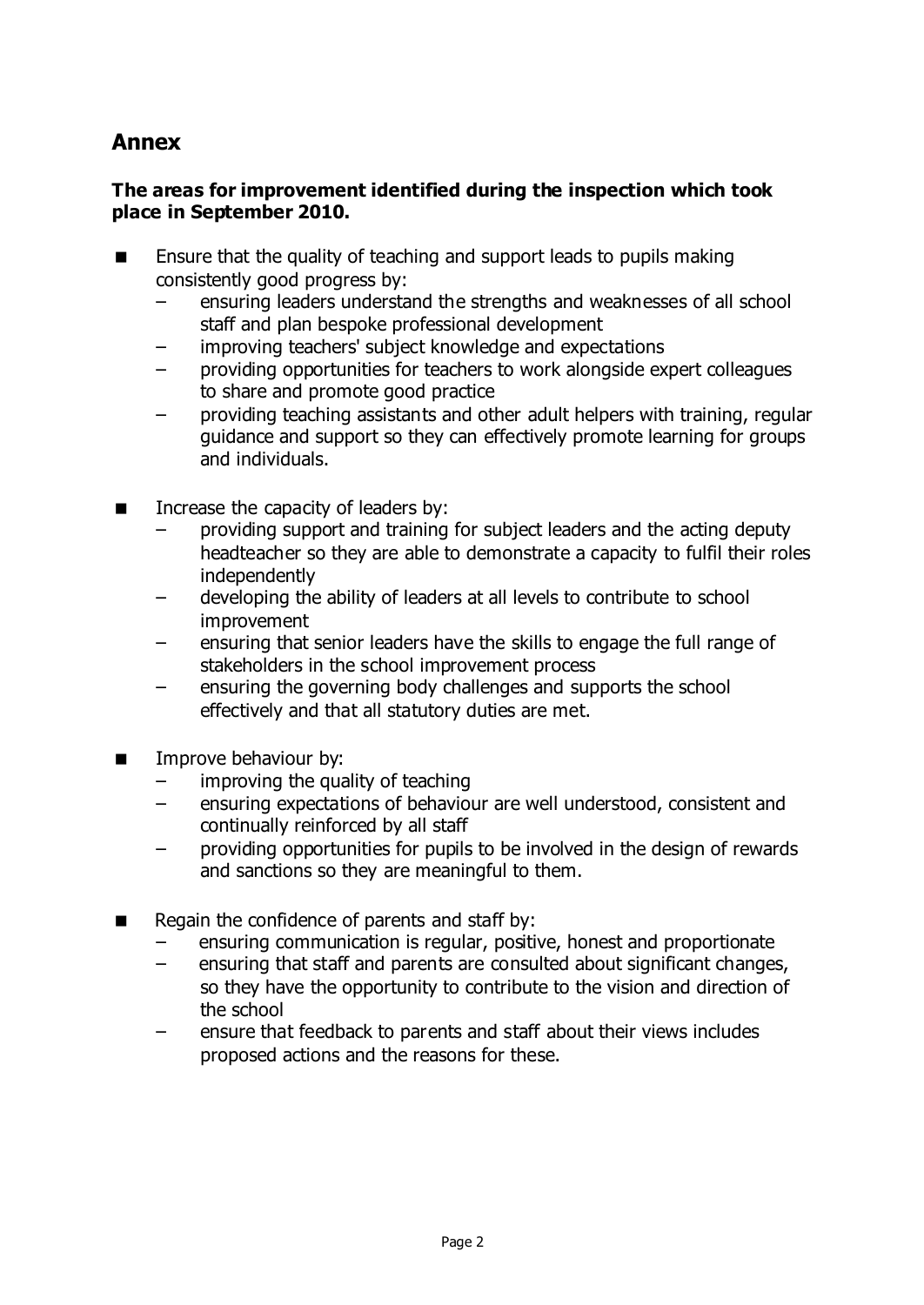## **Special measures: monitoring of Kettlefields Primary School**

## **Report from the second monitoring inspection on 15 June 2011**

### **Evidence**

The inspector observed the school's work, scrutinised documents and met with the headteacher, nominated staff, groups of pupils, parents and carers, the Chair of the Governing Body and other governors, and a representative from the local authority.

## **Context**

The governing body has been rejuvenated since the inspection that placed the school in special measures. Only two of the thirteen governors who were involved with the school in the autumn term of 2010 remain in post. The governing body successfully advertised the post of deputy headteacher nationally and the acting deputy headteacher was appointed from a strong field of applicants. A part-time teacher from Years 3 and 4 resigned at Easter, and an experienced supply teacher, known to the school, will hold this post for the remainder of the summer term. The governing body has appointed an experienced teacher on a permanent contract to this post from September.

#### **Pupils' achievement and the extent to which they enjoy their learning**

HMI observed learning in every class, scrutinised the pupils' books and spoke to children of all ages about their work. These observations were cross-referenced with information from the school's robust assessment monitoring data base; teacher assessment is accurate. Overall, pupils are making satisfactory and often good progress and many of the pupils in Years 2 and 6 are working above the level that might be expected for their age. HMI will review the outcomes of the Year 6 national tests as part of the autumn term visit.

### **Other relevant pupil outcomes**

Good behaviour was evident throughout this visit; the improvement in teaching combined with the school's high expectations were significant factors. In lessons, pupils cooperated well with their peers and responded to effective teaching with a 'buzz' of excitement and a competitive urge to show what they knew, understood and could do.

HMI spoke to many parents at the beginning of each school day and all were positive about the change in their children's attitudes to learning and their enjoyment of their daily school experience. Almost all parents were very positive about the quality of the communication received from the school and governors. Parents made clear they felt the school had moved on very effectively since the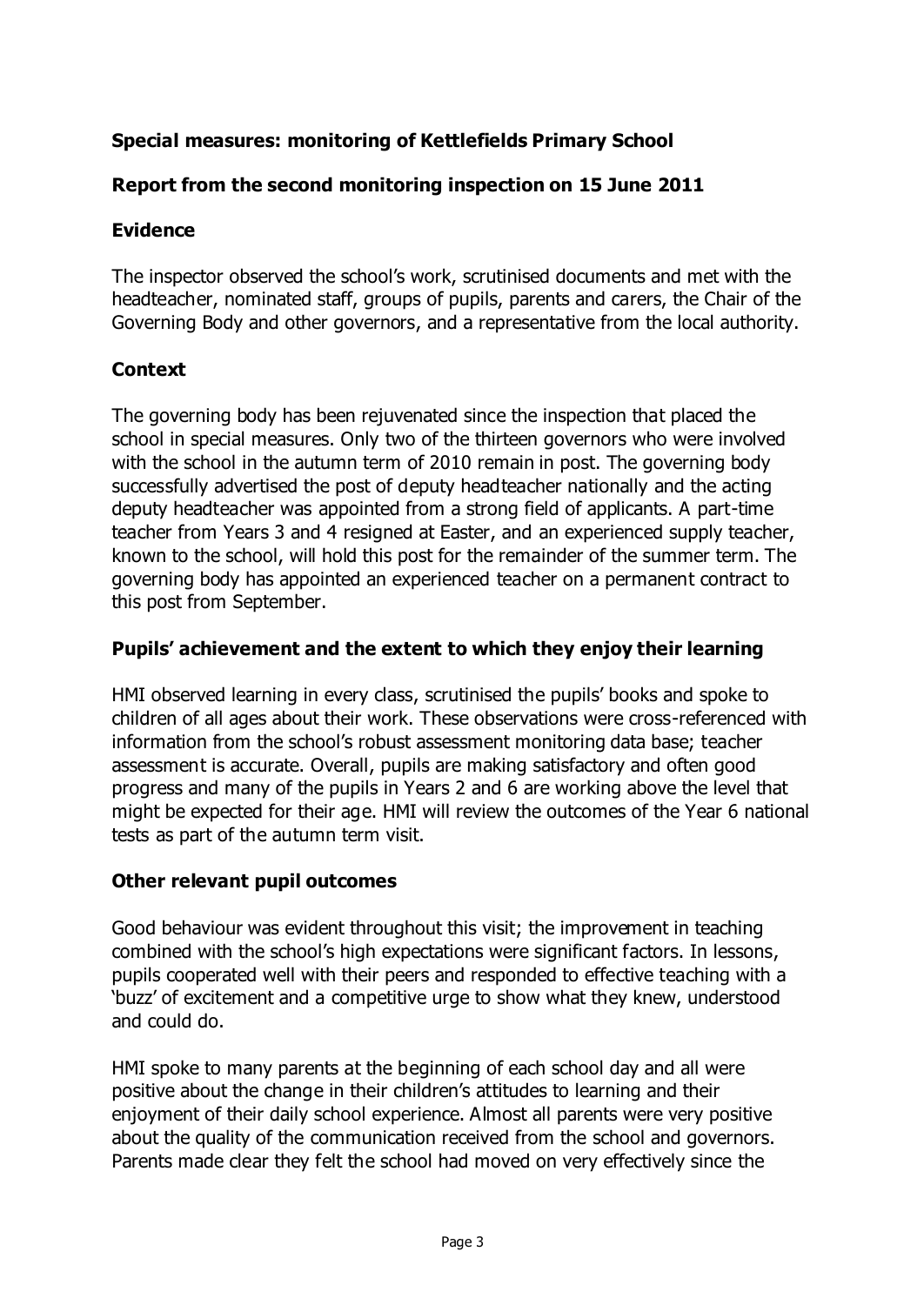previous inspection; they were particularly positive about the quality of teaching, the leadership of the school and the role of governors since January 2011.

The parents of one pupil have consistently sought an apology from the previous governing body for the weakness in the school, identified in the previous inspection report. As that governing body has been replaced and the previous headteacher has resigned it is beyond the powers of the current governing body and headteacher to offer any comment on what happened in the past; that responsibility was discharged by the Ofsted inspection of September 2010. As the Director of Children, Schools and Families for the local authority has pointed out in her response to this issue, the current headteacher and governing body are new and 'that all connected with the school need to focus on the clear and rapid improvements underway'; HMI concurs with this view.

Progress since the last monitoring inspection on the areas for improvement:

- **Improve behaviour good.**
- Regain the confidence of parents and staff  $-$  good

### **The effectiveness of provision**

HMI observed all staff teach and visited all classrooms on numerous occasions. Joint observations were conducted with the headteacher and her deputy; the views they expressed in the professional discussions that followed mirrored the judgements made by HMI. All teaching was good or better and this reflects the impressive developments in teaching and learning secured since the new senior management team and governing body accepted responsibility for the school in January of this year. In an outstanding Year 6 lesson, challenging discussion drew articulate responses from the pupils who listened attentively to their peers' comments before developing their own ideas. As the lesson moved on to an editing task, the pupils worked hard to apply the ideas developed in whole-class discussion. The positive changes in the teaching and learning observed during this inspection clearly support the views of the overwhelming majority of parents.

The work of teaching assistants and other support staff has improved, particularly where they follow the lead of the class teacher in terms of challenge and expectations; teaching assistants are often effective instructors in their own right. Support for those with special educational needs and/or disabilities continues to improve both organisationally and within the classroom. The variety of curriculum opportunities has been enhanced with visiting speakers, musicians and out-of-school experiences.

Progress since the last monitoring inspection on the areas for improvement:

 Ensure that the quality of teaching and support leads to pupils making consistently good progress – good